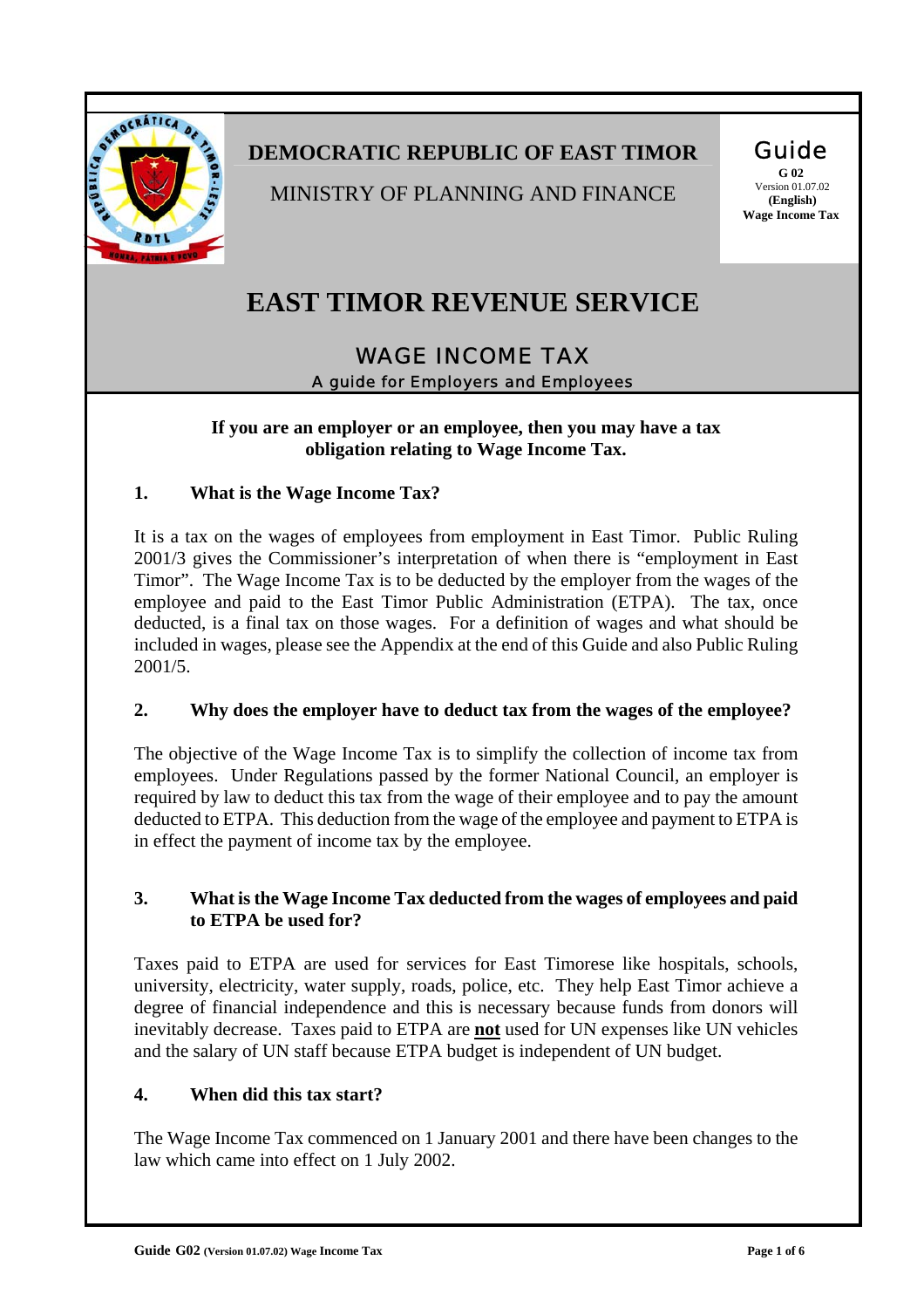## **5. How much is the Wage Income Tax?**

For employees who are residents of East Timor the Wage Income Tax rate depends on how much wages are paid to the employee for the month. If the employee has provided the employer with the employee's Tax Identification Number (TIN), the Wage Income Tax rate from 1 July 2002 is as follows:

| Monthly Wage                                 | Rate |
|----------------------------------------------|------|
| The amounts up to US\$550*                   | 10%  |
| The amount in excess of US\$550 <sup>*</sup> | 30%  |

#### **\* If the employee was paid in a currency other than US dollars, the monthly wage will have to be converted to US dollars using the exchange rate that applied during the month that the wage was paid.**

If the employee has not provided the employer with the employee's TIN, the Wage Income Tax rate is 30% of the whole amount of the monthly wage.

If the employee is a non-resident, the Wage Income Tax rate is 20% of the whole amount of the monthly wage. There is no tax-free amount and tax is calculated from the first dollar. A non-resident is a person who is present in East Timor for less than 183 days in a tax year or whose permanent place of abode is not in East Timor.

From 1 July 2002, each employee is allowed a personal tax credit of \$10 per month against the wages income tax payable for the month. Any excess credit is neither refunded or carried forward.

## **6. How should I calculate the Wage Income Tax where wages are paid weekly?**

Firstly, the weekly wage should be grossed up to determine the monthly wage (multiply by 52 weeks and divide by 12 months). Tax should be then calculated on the amount so obtained. This amount is reduced by reversing the ratio (multiply by 12 and divide by 52). The result of the calculation is rounded down to a whole dollar amount to determine the amount of tax to be deducted.

The East Timor Revenue Service (ETRS) has developed a spreadsheet calculator for you to use for monthly, 4-weekly, fortnightly, weekly and daily pay periods. It can be used where the wage rate is up to the equivalent of US\$2,000 per month. A copy of the program may be obtained by attending at the ETRS office with a computer disk to load the spreadsheet. Alternatively it can be E-mailed to you on request. Please send E-mail requests to etrs-dili@un.org.

#### **7. Are there any employees who are exempt from Wage Income Tax?**

Yes, some employees are exempt from Wage Income Tax. For example, representative staff employed by a foreign government to serve with its representative office in East Timor and employees who work in the geographical area recognized as the Timor Gap. (The latter are likely to be subject to other taxes). Please contact the ETRS if you need any further information on employees who are exempt for Wage Income Tax purposes.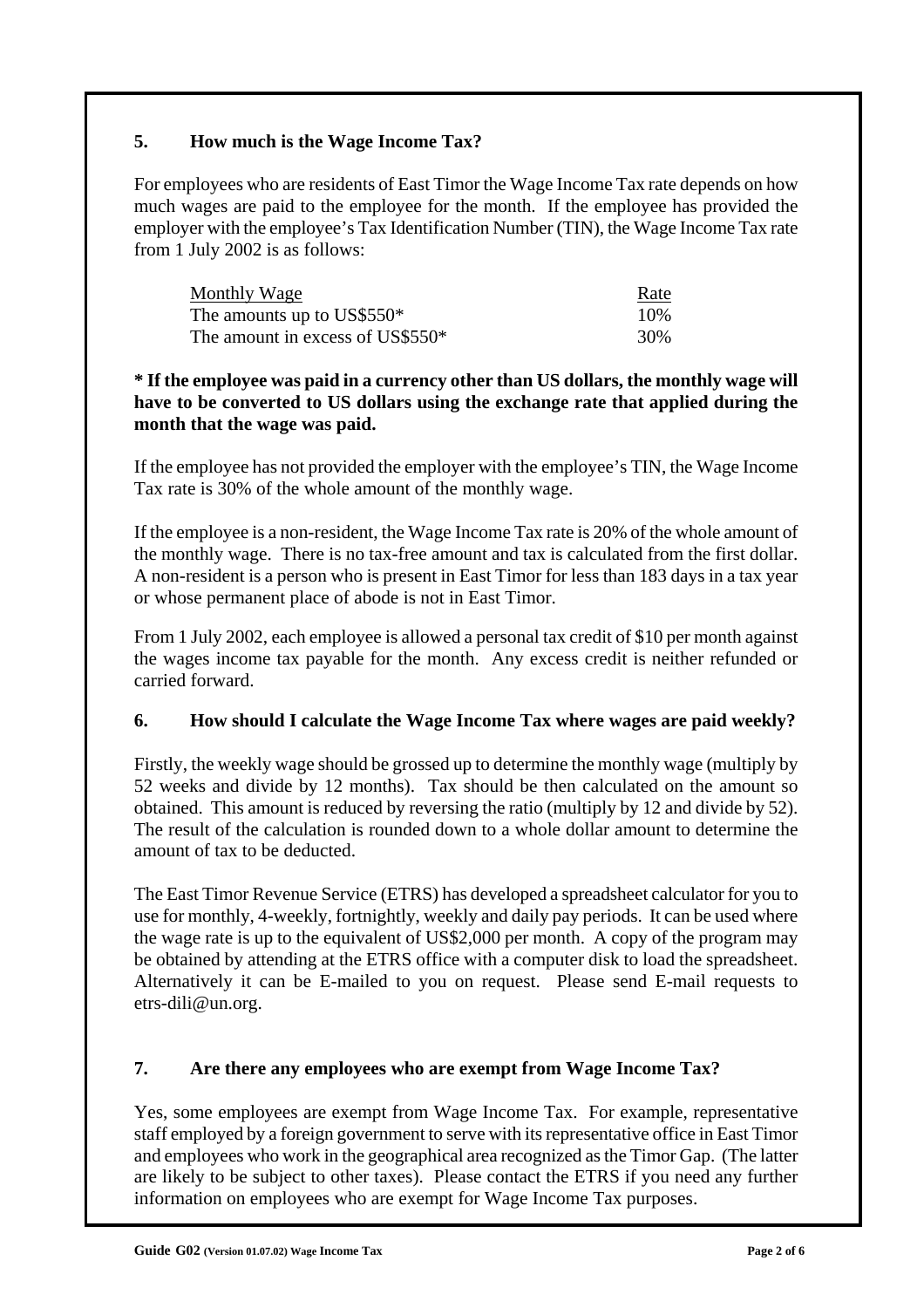#### **8. Is there a minimum amount of wages earned by a resident employee before Wage Income Tax is deducted from the wage of the employee?**

No. For wages paid from 1 July 2002, the amount of Wage Income Tax to be deducted is calculated using the rates listed in the answer to Question 5.

For wages paid prior to 1 July 2002, the monthly wage of a resident employee had to be over US\$100 or its equivalent before the employer had to deduct Wage Income Tax. For further details, please contact the ETRS.

#### **9. How should allowances and benefits be treated for Wage Income Tax purposes?**

All allowances and benefits that are rewards for services should be included in wages for the purposes of calculating Wage Income Tax. Public Ruling 2001/5 discusses the meaning of "wages" and "reward for services". It outlines how the Commissioner will interpret these terms and is particularly relevant for expatriate employees.

#### **10. How do I work out the amount of tax which is to be deducted and paid to ETPA?**

Consider the following examples:

a) Restaurante Ai-Funan employs Helen as a waitress and pays her wages of \$85 per month. Helen is a resident of East Timor and has supplied a TIN to her employer.

The amount of Helen's Wage Income Tax is \$8.50 (10% of \$85) However, as Helen is entitled to a personal tax credit of \$10 per month, the amount of wage income tax is reduced to nil. No amount needs to be deducted by her employer from her wage for the month. The excess credit of \$1.50 is not refunded or carried forward to next month.

b) Isabelle is employed by Ai-Kameli Furnitures as a manager. Her monthly wage is US\$700 dollars. Isabelle is a resident of East Timor and has supplied a TIN to her employer.

The monthly amount of Wage Income Tax to be deducted from Isabelle's wage is calculated as follows:

|                           | Amount from US\$0 to US\$550 x 10%            |  |
|---------------------------|-----------------------------------------------|--|
| (US\$550 x 10%)           | US\$ 55.00                                    |  |
|                           | Amount from US\$550 to US\$700 x 30%          |  |
| (US\$150 x 30%)           | US\$ 45.00                                    |  |
|                           | US\$100.00<br>Gross Wage Income Tax           |  |
| Less: Personal Tax Credit | <b>US \$10.00</b>                             |  |
|                           | <b>US \$ 90.00</b><br>Wage Income Tax payable |  |
|                           |                                               |  |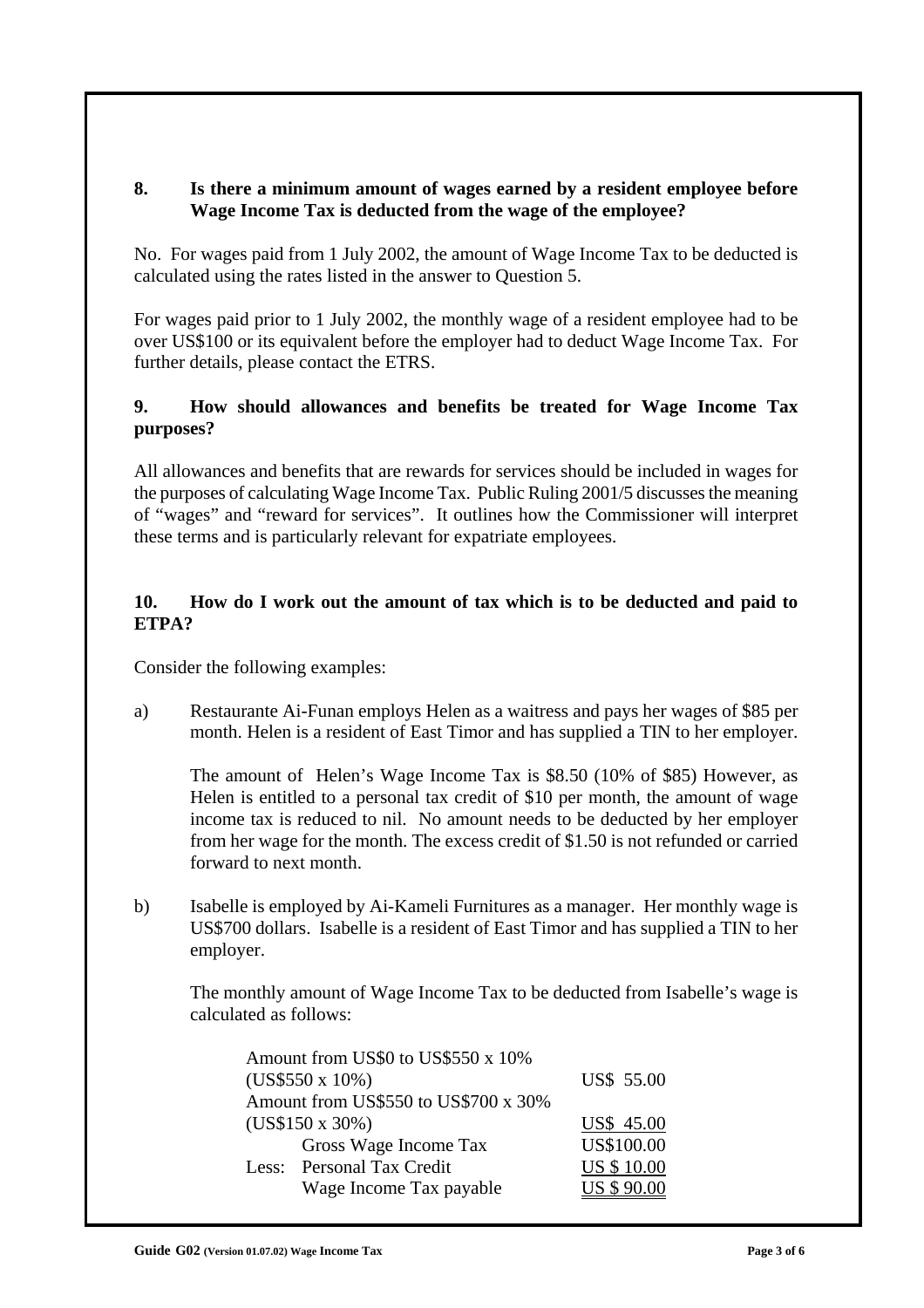Isabelle is entitled to a personal tax credit of \$10 per month against her wages income tax payable for the month.

Therefore Isabelle's employer will have to deduct US\$90 from her monthly wage and pay the Wage Income Tax deducted to ETPA.

## **11. Who pays the Wage Income Tax?**

The Wage Income Tax is a tax on the wage income of employees that is deducted by the employer from the wage of the employee and paid to ETPA.

## **12. When is the tax to be paid?**

The tax is to be paid by the 15<sup>th</sup> (or next business day if the 15<sup>th</sup> is not a business day) of the month following the month in which the tax was withheld.

#### **13. How is the Wage Income Tax to be paid?**

Employers who deduct Wage Income Tax from wages of employees are required to complete two copies of the *Monthly Taxes Form* and to deliver these forms and the Wage Income Tax deducted to Banco Nacional Ultramarino (BNU) in Dili. If the employer operates outside of Dili, then the local District Finance Officer can accept the tax form and payment.

The tax must be paid in the official currency of East Timor, which is the US dollar.

Payments may be made electronically and you may obtain advice on this method through the contact details below.

## **14. How do I get monthly taxes forms?**

The ETRS, which is the tax administration agency of ETPA, provides pre-printed monthly taxes forms to registered employers. The forms are also available at Banco Nacional Ultramarino or the ETRS Office.

The ETRS Dili District office is located in the Justice Building on the corner of Don Fernando and Jacinto de Candido Streets, immediately south of the former LGR building and west of the Lyceum.

You can also obtain monthly taxes forms from the local District Finance Officers outside of Dili.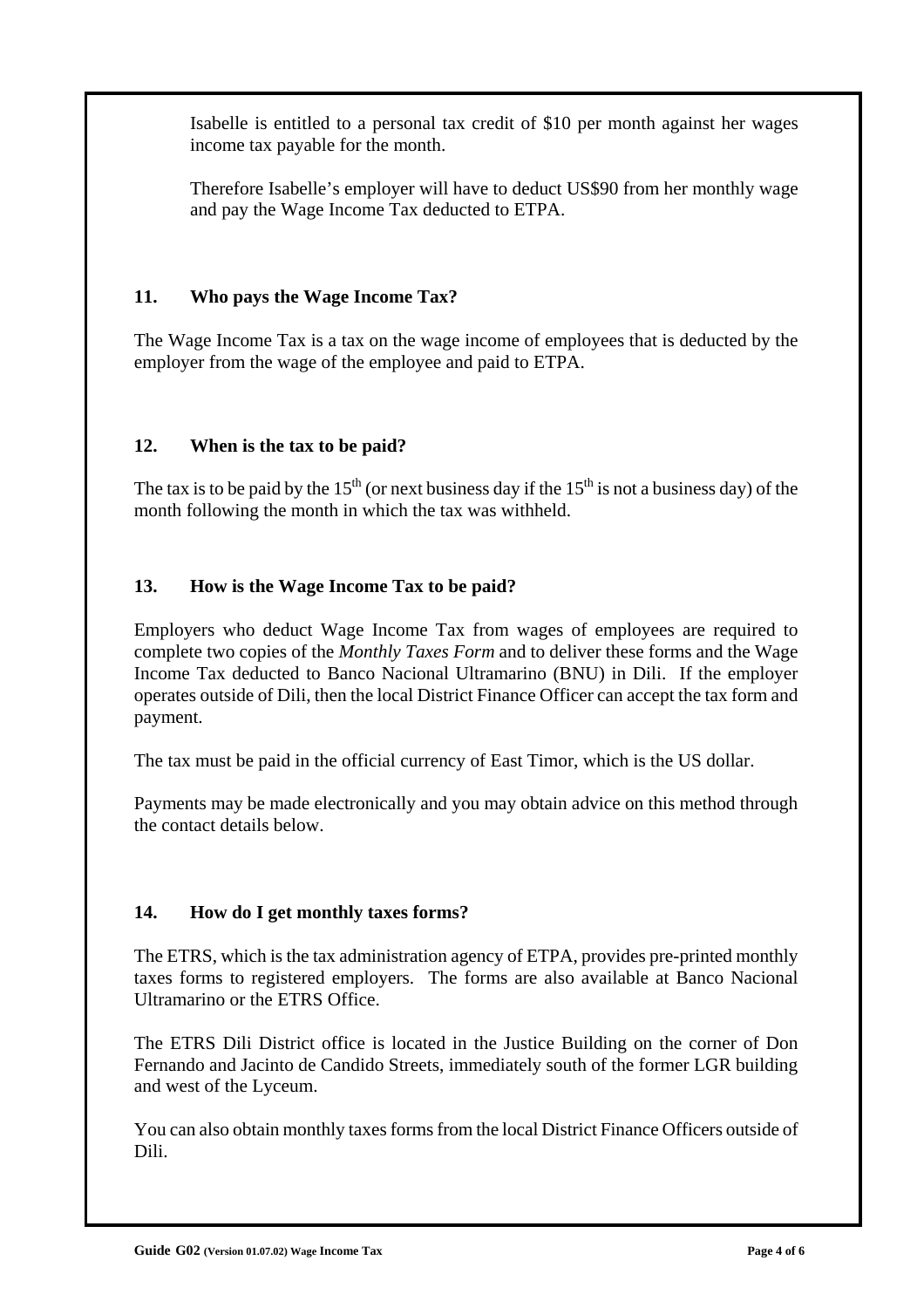#### **15. What happens if the employer does not deduct Wage Income Tax from the wage of the employee and pay this tax?**

If an employer does not deduct Wage Income Tax from the wage of an employee when required to, the employer can be prosecuted in court.

If an employer deducts Wage Income Tax from the wage of an employee but does not pay it to ETPA, then the employer will be charged additional tax and penalties. The additional tax and penalties can be high depending on the reason for not paying the tax.

In addition, where a person is required to withhold tax from a payment that is a deductible expense (including a payment of wages), the deduction is not allowed until the person pays the tax withheld to the Commissioner.

#### **16. What record should the employer keep?**

The tax law says that the employer must keep adequate records to prove that he/she has deducted and paid the correct amount of tax. These records need to be kept for 5 years after the calendar year in which the Wage Income Tax needs to be deducted and paid to ETPA.

#### **17. Where can I get more information?**

The ETRS Dili District office is located in the Justice Building on the corner of Don Fernando and Jacinto de Candido Streets, immediately south of the former LGR building and west of the Lyceum. Enquiries can also be made by telephoning +(670)(390) 32 22 91, by facsimile on  $+(670)(390)$  32 22 96 or by e-mail to etrs-dili@un.org.

In addition, full copies of rulings, guides and other information may be down loaded from the ETRS Website at http://www.gov.east-timor.org/fbea/